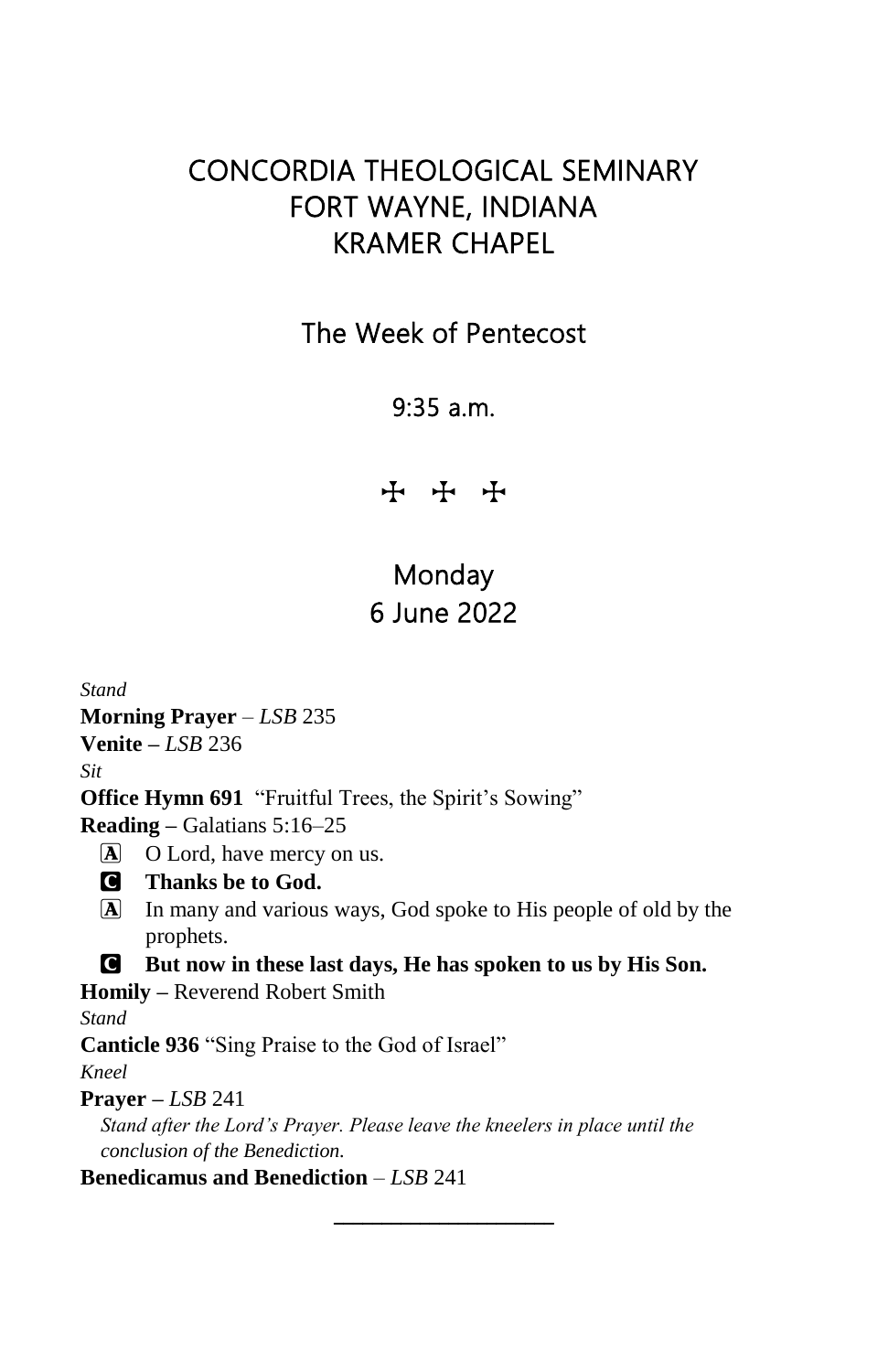# Tuesday 7 June 2022



*Sit* **Reading** – Isaiah 44:1–5 **Canticle 927** "First Song of Isaiah" **Reading** – Joel 2:18–29 **Hymn 497** "Come, Holy Ghost, God and Lord" *Stand* **Kyrie, Lord's Prayer, Apostles' Creed** – *LSB* 285 **Versicles and Prayers** – *LSB* 286

### **Wednesday** 8 June 2022

\_\_\_\_\_\_\_\_\_\_\_\_\_\_\_\_\_\_\_\_\_\_\_

Reverend Professor Paul Grime Preacher and Celebrant

*The celebration of the Lord's Supper in Kramer Chapel is under the auspices of St. Paul's Lutheran Church, Fort Wayne, the Rev. Peter Cage, pastor. Communicants at this altar are to be in full confessional fellowship with The Lutheran Church—Missouri Synod. If there are spiritual concerns that may affect your communing here, please contact the Dean of Chapel or Dr. Rast prior to the service. If you are not communing this day but wish to receive a blessing, please cross your arms over your chest as you approach the chancel.*

#### Divine Service

Setting One - LSB 151

*Stand and turn to face the font.* **Confession and Absolution** – *LSB* 151 **Kyrie** – *LSB* 152 **Gloria in Excelsis** – *LSB* 154 **Salutation and Collect of the Day** – *LSB* 156 *Sit* **First Reading** – Acts 10:34a, 42–48 *Stand*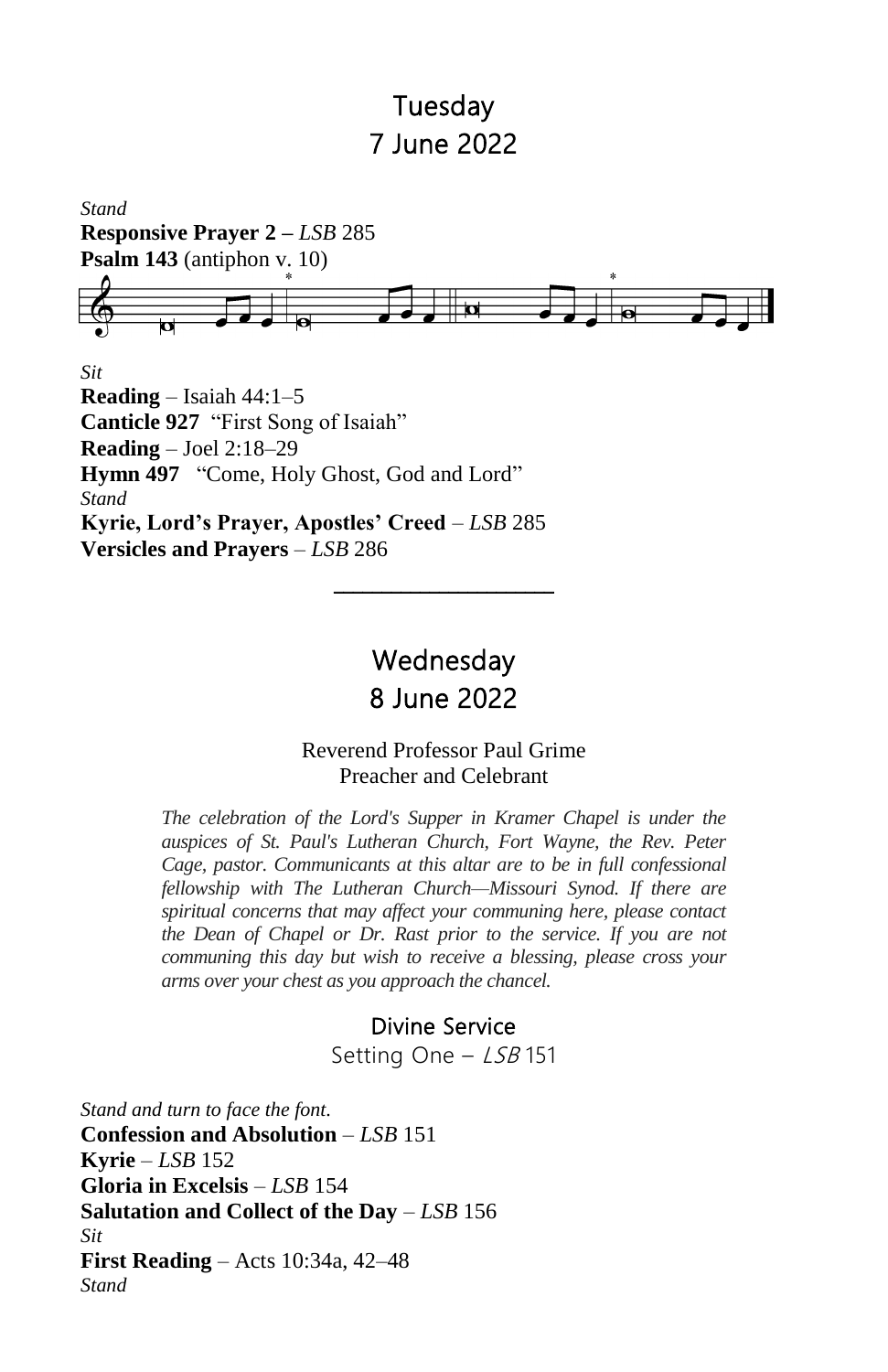#### **Alleluia and Verse** *(LSB 951)*

*The congregation sings the alleluias before and after the proper verse.*



*Verse*: Come, Holy Spirit, fill the hearts of the faithful, and kindle in them the fire of your love. Alleluia.

**Holy Gospel** – John 3:16–21

*Sit* **Sermon** *Stand*

**Nicene Creed** *(inside back cover of hymnal)*

**Prayer of the Church**

**Offertory Hymn 496** "Holy Spirit, Light Divine"

**Service of the Sacrament –** *LSB* 160

*Sit*

**Distribution Hymns**

*LSB* 650 "Holy Spirit, Ever Dwelling"

*LSB* 571 "God Loved the World So That He Gave"

*Stand*

**Post-Communion Collect and Benediction** – *LSB* 166



 $\overline{\phantom{a}}$  , where  $\overline{\phantom{a}}$